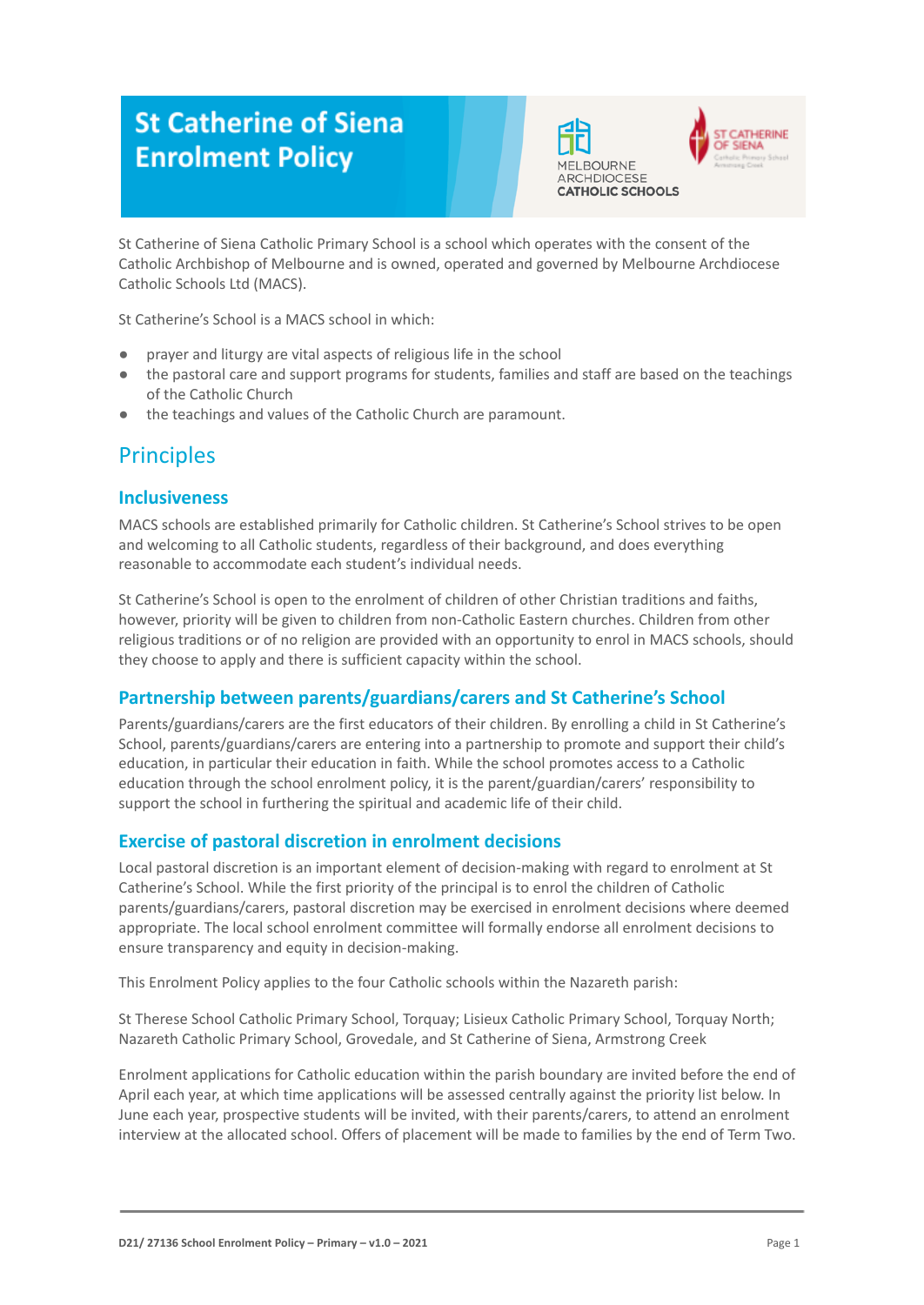### **Priority enrolment**

There is an agreed order of priority for enrolment in MACS schools, which must be followed in the enrolment policy and procedures. As systemic Catholic schools, the first priority of Catholic schools is the provision of a Catholic education for Catholic children.

The order of priority for MACS primary schools is:

- 1. siblings of children already enrolled in the school
- 2. Catholic children who reside within the Parish catchment areas
- 3. Catholic children who are not residents of the parish but are recognised as parishioners by the parish priest
- 4. Catholic children from other parishes (for pastoral reasons)
- 5. children from non-Catholic Eastern churches (i.e. Greek Orthodox, Coptic Orthodox, Ukrainian Orthodox, Russian Orthodox, Serbian Orthodox and other Orthodox) who are residents of the parish
- 6. children from non-Catholic Eastern churches (i.e. Greek Orthodox, Coptic Orthodox, Ukrainian Orthodox, Russian Orthodox, Serbian Orthodox and other Orthodox) who reside outside the parish
- 7. other Christian children who are residents of the parish
- 8. other Christian children who reside outside the parish
- 9. non-Christian children who are residents of the parish
- 10. non-Christian children who reside outside the parish.
- 11. The Parish Priest will consider enrolments from outside the above priority list. (Based on Pastoral reasons).

#### **Catchment Area**

The new school is located in the Nazareth Parish. Our enrolment policy and a map of the enrolment boundary can be found [here](https://stcatherine.catholic.edu.au/wp-content/uploads/2019/02/STC_Enrolment_Map.pdf).

## **Definitions**

#### **Catholic child**

For the purpose of enrolment in a Catholic school, a child is considered to be Catholic if they are a member of the Catholic Church, usually established by a Certificate of Baptism and have fully participated in a sacramental program or, there is evidence of an intention to complete their sacramental journey.

#### **Enrolment catchment area**

The enrolment catchment area is a defined area from which a school enrols students as officially designated to a school by MACS. The parish for St Catherine's School is The Nazareth Parish. In parishes with more than one primary school, the catchment for each school is determined by the parish in consultation with MACS.

Enrolment is subject to the maximum capacity of the school.

#### **Orthodox child**

For the purpose of enrolment in a Catholic school, a child is considered to be Orthodox if they are a member of a non-Catholic Eastern church, including Greek Orthodox, Coptic Orthodox, Ukrainian Orthodox, Russian Orthodox, Serbian Orthodox and other Orthodox.

#### **Parish**

'Parish' refers to the local parish as defined by its geographical boundaries and student location is based on home address.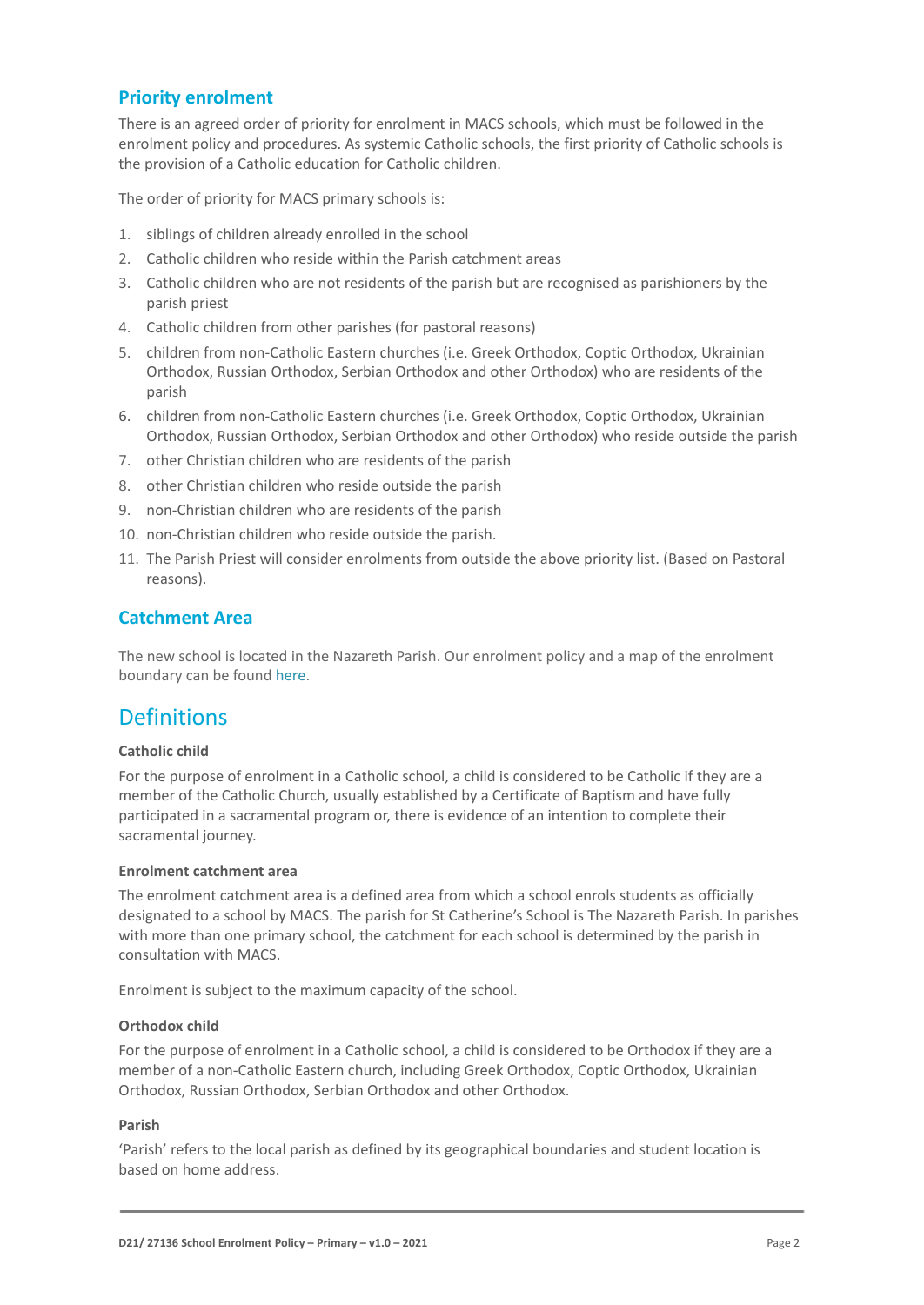# Parental Responsibilities

At the time of enrolment at St Catherine's School, parents/guardians/carers make a commitment to provide ongoing support for their child's Catholic education. In particular, parents/guardians/carers are asked to make an explicit commitment to the following responsibilities:

- complete the school's enrolment form and ensure it is returned by the due date. This does not guarantee enrolment in the school
- be prepared to support the school in the Catholic education of their child and involve themselves as much as possible, as well as committing to adhering to the expected standards of parental/guardian/carer behaviour as outlined in the school's Parent/Guardian/Carer Code of Conduct
- acknowledge and commit to meeting the financial responsibilities arising from the ongoing enrolment of their child at St Catherine's School. Any difficulties in meeting this commitment should be discussed with the principal
- advise the principal of any court order, parenting or custodial arrangement/s that may exist in relation to their child, or any changes to such order/s, and provide a copy of the court order/s and any subsequent changes for the child's school file
- provide the school with an immunisation history statement.

# Termination of enrolment

Parents/guardians/carers are, as a condition of enrolment, expected to read and comply with the St Catherine's School Parent/Guardian/Carer Code of Conduct (Code of Conduct).

Should any parent/guardian/carer: (a) repeatedly breach the Code of Conduct (after the parent/guardian/carer, or the family collectively, has been warned that any further breach may result in a termination of enrolment); or (b) engage in conduct on a single occasion which constitutes a serious breach of the Code of Conduct (involving for example, conduct which poses a serious risk to staff or student health and safety), the circumstances may result in termination of their child's enrolment.

A decision to withdraw or terminate the enrolment of a student in these circumstances may only be made by the Director, Learning and Regional Services upon consideration of each of the following:

- the view of the principal of the school
- an objective assessment of all presenting circumstances.

Before any final decision as to termination of enrolment is made, the student's family will be provided with an opportunity to comment on and/or provide any relevant information for consideration in this regard.